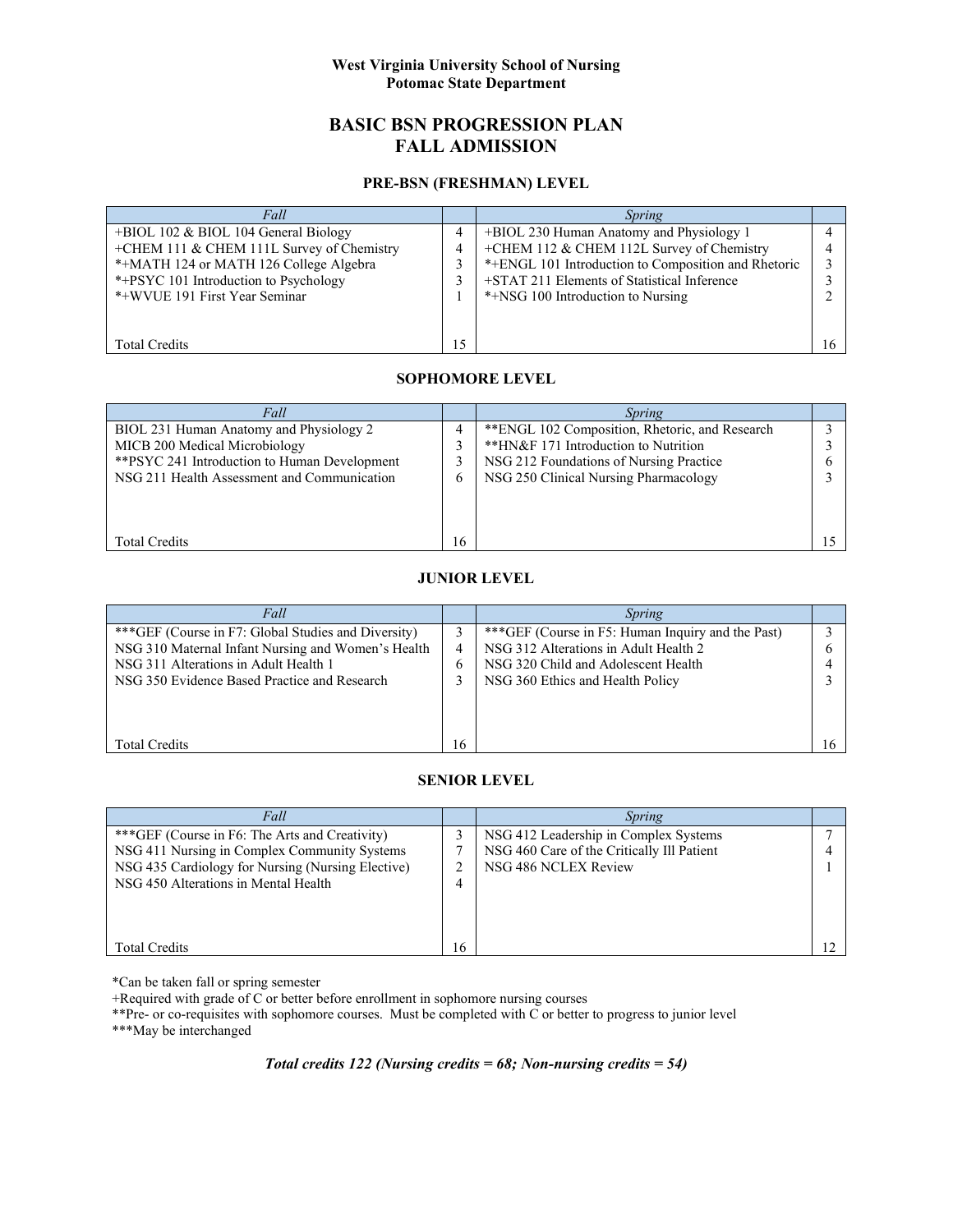# **Required BSN Courses**

*Note: All prerequisite (PR) and concurrent (CONC) courses listed for nursing (NSG) courses must be completed with a grade of C or higher.*

**NSG 100.** Introduction to Nursing. 2 hr. Introduction to the role of the nurse in modern health care: critical thinking, nursing interventions, professionalism, caring, and communication in nursing practice with emphasis on safety, quality, health, culture, ethics, leadership, and health policy.

**NSG 211**. Health Assessment and Communication. 6 hr. PR: NSG 100; PR or CONC: BIOL 231. Examination of concepts, principles, processes, and models that guide nursing practice related to physical, psychosocial, spiritual, developmental, intellectual assessment, and communication across the lifespan in the classroom, simulation, and various clinical settings.

**NSG 212.** Foundations of Nursing Practice. 6 hr. PR: NSG 211; PR or CONC: NSG 250. Theories, concepts, principles, and processes that lay the foundation for critical thinking, nursing interventions, communication, professional role, and caring in the practice of nursing. Application of the nursing process in classroom, simulation, and clinical experiences.

**NSG 250.** Clinical Nursing Pharmacology. 3 hr. PR: NSG 211. Principles of pharmacology emphasizing scholarly inquiry and evidence-based reasoning to insure accurate knowledge of and administration of medications to individuals and families across the lifespan. Pharmacological management is analyzed in conjunction with pathophysiology.

**NSG 310**. Maternal Infant Nursing and Women's Health Care. 4 hr. PR: NSG 212; PR or CONC: NSG 250 and NSG 311. Human response to normal and abnormal changes in health status across the female lifespan and adaptations of the childbearing family. Provision of holistic nursing care to women and childbearing families in the clinical area.

**NSG 311.** Alterations in Adult Health 1. 6 hr. PR: NSG 212; PR or CONC: NSG 250. Pathophysiology and holistic nursing care of adults experiencing acute and chronic problems. Use of the nursing process to plan and provide interventions appropriate to health care needs in the clinical setting.

**NSG 312.** Alterations in Adult Health 2. 6 hr. PR: NSG 250 and NSG 311. Builds on NSG 311 using critical thinking and nursing process in a team-based learning format, paired with clinical application, to explore holistic nursing care of adults with acute and chronic health problems.

**NSG 320.** Child and Adolescent Health. 4 hr. PR: NSG 250 and NSG 311; CONC: NSG 312. Didactic and clinical experiences focused on human response to alterations in health, developmental needs, and family-centered care specific to pediatric population with emphasis on the professional nursing role, evidence-based reasoning, therapeutic communications, and caring.

**NSG 350.** Evidence Based Practice and Research. 3 hr. PR: NSG 212 and STAT 211. Theory, concepts, and methods of the research process intended to provide a basic understanding that is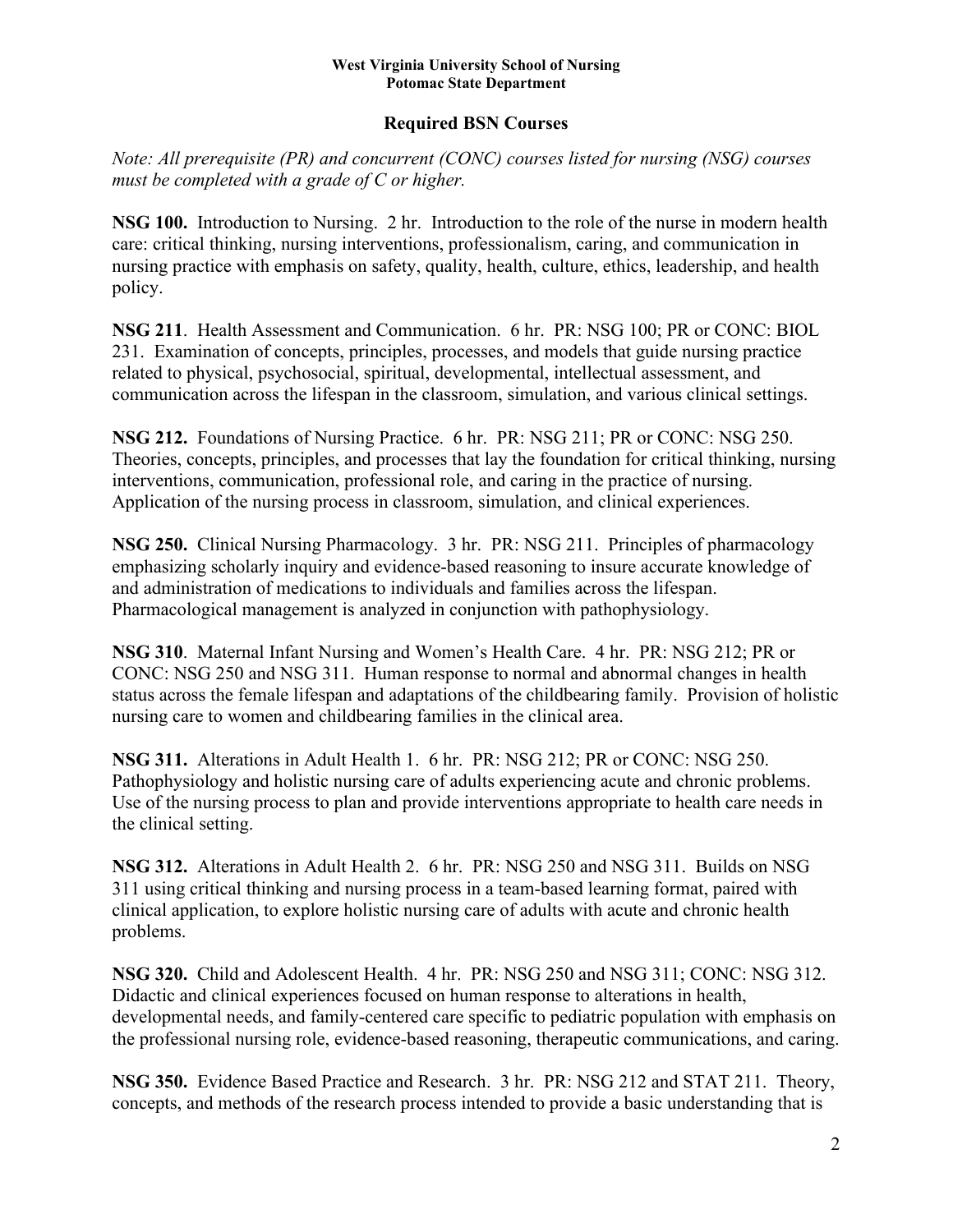necessary for the translation of current evidence into nursing practice.

**NSG 360.** Ethics and Health Policy. 3 hr. PR: ENGL 102 and NSG 212. Ethical decisionmaking in health care situations across the lifespan, including palliative and end of life care. Health care policy, legal, and regulatory issues are discussed.

**NSG 411.** Nursing in Complex Community Systems. 7 hr. PR: NSG 310, NSG 312, NSG 320, and NSG 350. Comprehensive theoretical introduction to community health nursing paired with clinical experience focused on promoting health and preventing disease in multiple populations. Culminates in a capstone project that addresses an identified community health need.

**NSG 412.** Leadership in Complex Systems. 7 hr. PR: Senior standing in BSN program (must be taken in the last semester of the BSN program). Development of leadership and management skills necessary for professional nursing practice and interventions supporting multiple patients in acute-care complex systems. Classroom experiences paired with 225 hours of precepted leadership experience.

**NSG 450.** Alterations in Mental Health. 4 hr. PR: NSG 310, NSG 312, NSG 320, and NSG 360. Theory and practice of professional nursing in response to complex alterations in psychosocial function and their impact on individuals, families, and communities. Classroom and clinical experiences.

**NSG 460.** Care of the Critically Ill Patient. 4 hr. PR: NSG 310, NSG 312, NSG 320, and NSG 450. Focuses on the professional nursing role in supporting individuals and families experiencing complex physiological alterations in health. Paired with clinical experiences supporting individuals and families in critical care settings.

**NSG 486.** NCLEX Review. 1 hr. PR: Senior standing in BSN program (taken in last semester of the BSN program). Focuses on achievement of professional success by preparing for RN licensure. Preparation for NCLEX will be the focus of this by enhancing NCLEX testing skills.

# **BSN Nursing Elective**

**NSG 435.** Cardiology for Nursing. 2 hr. PR: Senior standing in BSN Program. Introduction to the interpretation and treatment of cardiac arrhythmias.

Other NSG electives may be available online.

# **General Education Foundations (GEF)**

The General Education Foundations (GEF) provide students with academic and intellectual breadth to appreciate the broad context of their actions, their choices, and their world, beyond their major field(s) of study. WVU aims to help students build the foundational skills and knowledge necessary to reason clearly, communicate effectively, think critically, and contribute to society.